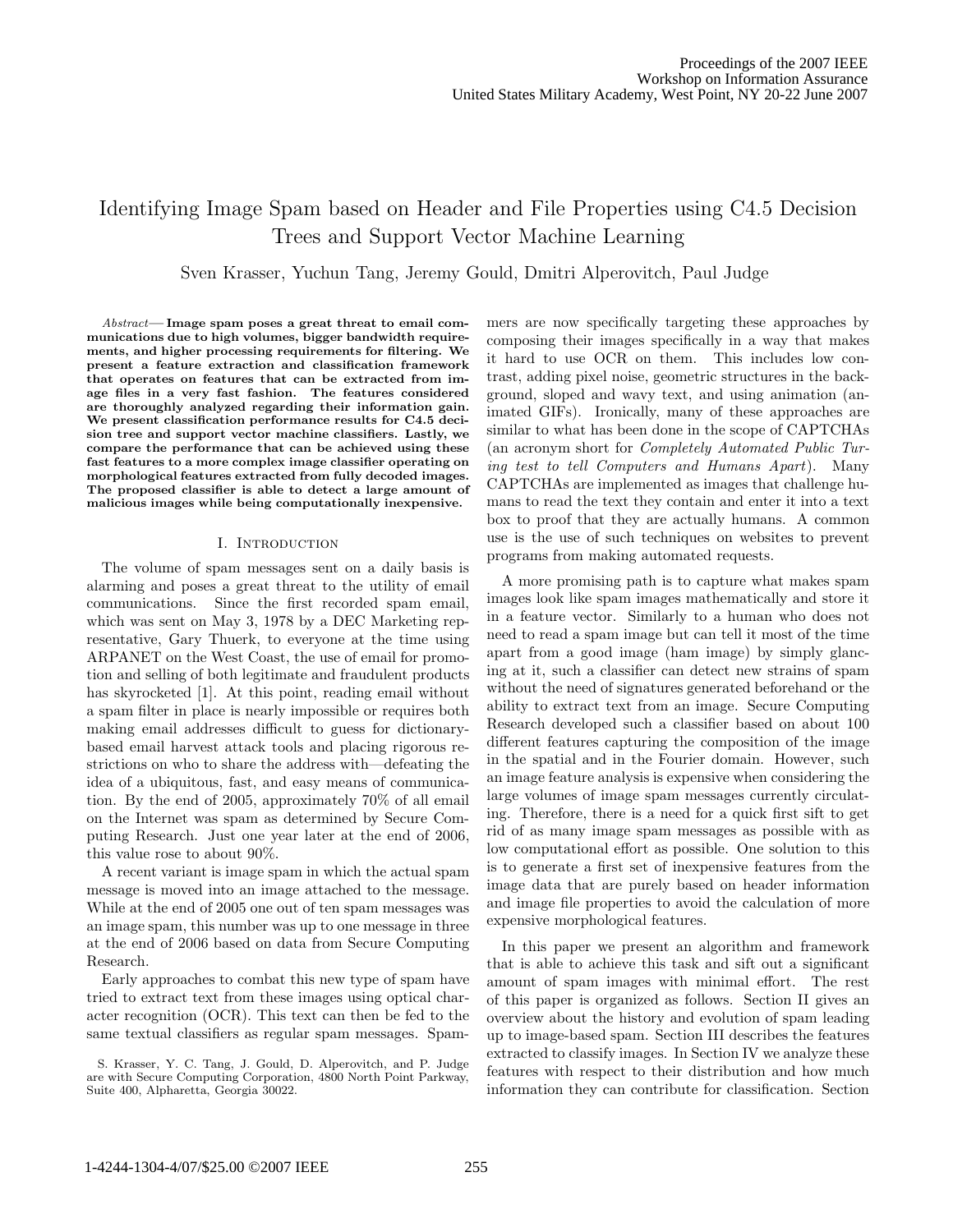V outlines how these features can be effectively classified using C4.5 decision trees and support vector machines. The paper is concluded by Section VI.

## II. History and Background

To better understand the current techniques and technologies spammers are employing in this never-ending battle to get their message into end-user inboxes, it is useful to look at the history and evolution of this fight.

## A. The first Spam

In 1978 Gary Thuerk had to manually type in all the email addresses of his several hundred recipients into his email program to send out a single copy of the marketing promotion. He did not randomize the text or attempt to hide his identity—at the time spam filters had been unheard of, and canned meat was the only meaning that the word "spam" had described.

His followers in the mid-90s quickly realized that with a spread of the Internet, their potential customer audience had enlarged to millions and then quickly to tens of millions and their email clients and address books could no longer scale. Instead, they had to write custom email sending software to run on powerful rented servers with fast bandwidth connections to reach an audience that wide. Access to powerful servers and lots of bandwidth to use to send out millions of spam each day started to require substantial monthly investments on the part of the spammers.

## B. Blacklists

In the late 1990s, as spam volumes had started to increase to noticeable levels and spam had started to become a nuisance, if not yet a security threat, security vendors and volunteers begun to look at solutions to identify and stop these unwanted messages. These techniques included identifying and blacklisting IPs of servers that spammers had employed to send out the emails, as well as writing some rudimentary rules and signatures to identify the common text used in the spam messages.

## C. Botnets

The returns on the investments in servers and bandwidth were diminishing with each day as the IPs of these servers had been discovered and blacklisted, dramatically reducing deliverability. Often this also resulted in termination of the contracts spammers had with their service providers and the potential discovery of the identities of the spammers. That lack of anonymity started to become a major liability resulting in lawsuits and potential for criminal prosecution as countries around the world began to criminalize acts of sending unsolicited email.

It was then that some enterprising spammers had first realized that they can instead utilize potentially millions of machines around the world at almost no cost to them with near absolute anonymity. Some had partnered with virus and exploit writers to get access to the machines, known as zombies, that were being infected by their malware and install specialized SOCKS and SMTP proxy software on those machines to relay connections from the servers of the spammer through the zombies. This ensured that they had access to potentially millions of zombie IP addresses.

Identifying these in real-time would become a new challenge for the anti-spam industry, and tracking spammers from that point on to bring them to justice via the criminal or civil legal systems would become an extremely difficult international undertaking.

The zombie machines are often connected to the Internet via an always-on broadband connection and, in aggregate, their combined bandwidth can far exceed the bandwidth of dedicated servers spammers tended to use in the past. To further increase the speed and volume of their mailings, they have mostly abandoned the proxy and approach and today use fully automated and specialized mail server software running on millions of zombie computers worldwide to send out billions of emails each day.

This software can download (typically from a centralized Web server) a template of the email to send out and a list of recipient email addresses that can contain hundreds of millions of entries. A template can contain special sections that are to be replaced with random text with each mailing and the format in which to create RFC-822 email headers. The format of the headers typically emulates the format and algorithms used by popular client email software such as Microsoft Outlook or Outlook Express. The template can be changed at any point on the server to allow for a new spam run or modify the URLs in the email, which had become known and blacklisted by anti-spam solution providers with new yet-unused domain names. The spam software uses this template to send out tens of thousands of messages each hour from a single bot machine. Each email is unique due to the use of randomizations and can often pass undetected through signature-based anti-spam classifiers.

## D. Image Spam

However, with increased effectiveness of text-based antispam classification engines, most notably Bayesian filters, in 2006 spammers once again raised the stakes and deployed new software on the zombies to convert the message template into an image attachment. By moving their message to an image, spammers try to avoid exposing usable tokens (words) to such textual classifiers. In addition, due to image compression even slight changes in an image, such as the introduction of pixel noise or randomization of the color palette, can have great ramifications on its binary representation making it infeasible to block images based on simple binary string signatures.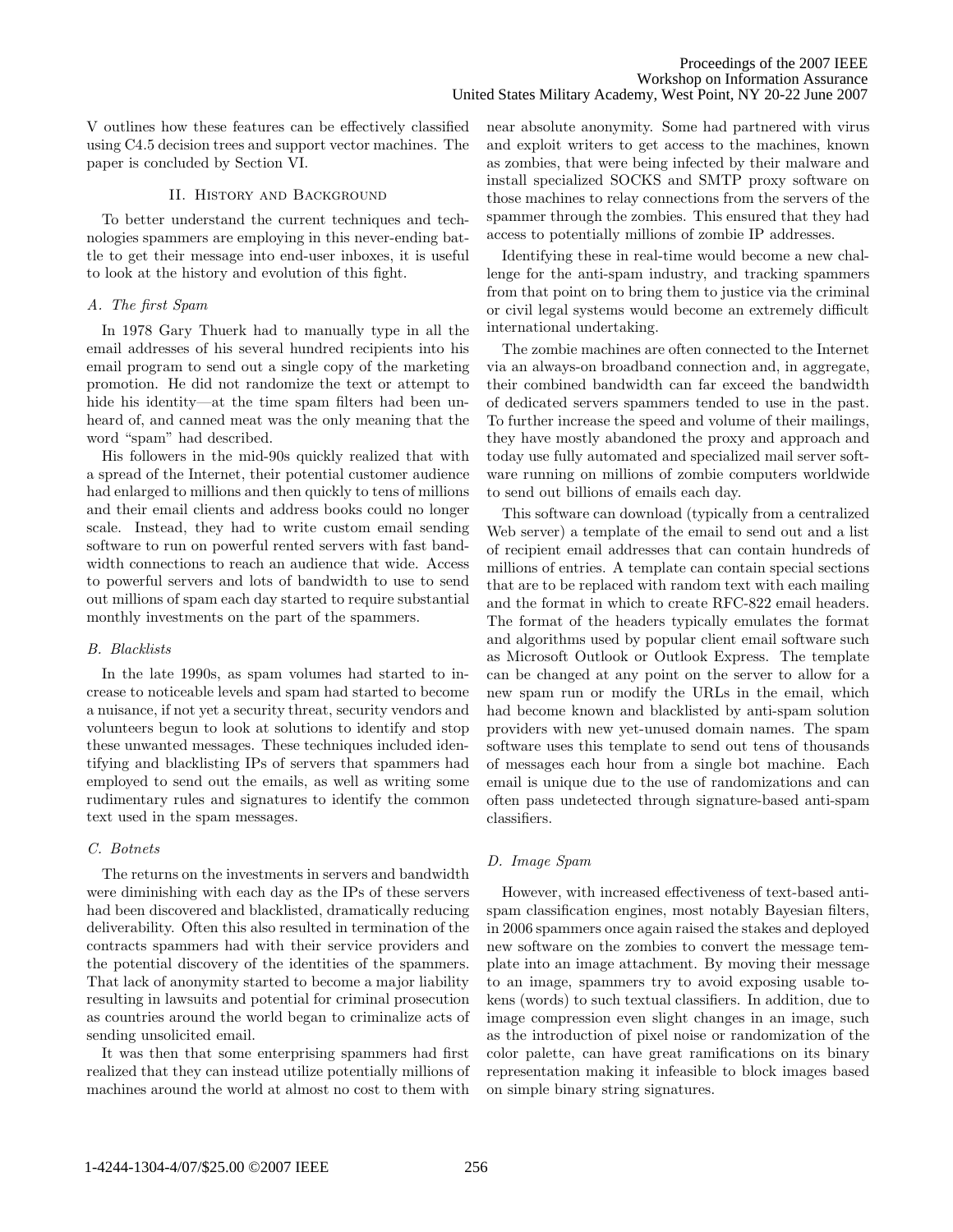## E. Outlook

At the current stage of this battle, few holistic and effective anti-spam approaches exist to combat this latest innovation. We believe the method and algorithm we propose in this paper can serve as a key tool that can be used to bring us back to the times when over 99% of the spam can be prevented from reaching an end-user's inbox.

## III. Feature Extraction

We consider four basic features that can quickly be derived from an image at an extremely low computational cost. These are the width and the height denoted in the header of the image file, the image file type, and the file size. Based on these raw features, we generate a small 9 dimensional feature vector as shown in Table I. The image file type features  $(f_4, f_5, \text{ and } f_6)$  are binary features that are set to 1 if the file is of the specified type and to 0 otherwise. In this research, we focus on the three dominant file formats commonly seen in email, which are the Graphics Interchange Format (GIF), the Joint Photographic Experts Group (JPEG) format, and the Portable Network Graphics (PNG) format.

A general idea of the image dimensions (i.e. width and height) can be gathered by parsing the image headers of the GIF, JPEG, or PNG files using a minimal parse. This is very fast since it doesn't decompress or decode any actual image data. Unfortunately we only get a general idea because obtaining the actual dimensions can be somewhat trickier and more time consuming in most cases.

In the case of GIF files (the current de facto standard for image spam) the presence of virtual frames, which can be either larger or smaller than the actual image width, is an issue that can only be detected while decoding the image data. Other embedded information such as alpha channel and multiframe images can require a full parse of the image data to detect.

Also, corrupted images can pose a problem. For corrupted images most typically some of the lines near the bottom of the image do not decode properly and no further image data can be decoded after that point. This is an issue for PNG and JPEG images as well, and seems to be one of the spammers favorite tricks. Reverse engineering analysis performed by Secure Computing of versions of spambot software responsible for generation and randomization of the images used in much of the image spam has uncovered memory leaks and other bugs in the image generation code that we speculate is occasionally introducing this corruption. As such, presence of corruption in the image currently happens to be a very good discriminator of spam and ham but if these bugs will eventually get discovered and addressed by the software authors, the feature may become less useful.

TABLE I IMAGE FEATURES.

| #                | Description                    |
|------------------|--------------------------------|
| $f_1$            | Image width denoted in header  |
| $f_2$            | Image height denoted in header |
| $f_3$            | Aspect ratio: $f_1/f_2$        |
| $f_4$            | Binary: GIF image              |
| $f_5$            | Binary: JPEG image             |
| $\overline{f_6}$ | Binary: PNG image              |
| $f_7$            | File size                      |
| $f_8$            | Image area: $f_1 \cdot f_2$    |
| $f_9$            | Compression: $f_8/f_7$         |

## IV. Feature Analysis

To evaluate the amount of information that can be gained from these features, we define the signal to noise ratio (S2N) as the distance of the arithmetic means of the spam and non-spam (ham) classes divided by the sum of the corresponding standard deviations (similarly to [2]):

$$
S2N = |\frac{\mu_{\rm spam} - \mu_{\rm ham}}{\sigma_{\rm spam} + \sigma_{\rm ham}}|.
$$

The results of this analysis are presented in Table II. Note that the means of the binary features reflect the percentages of images in the respective formats. An overwhelming amount of image spam uses GIF images (96.8 % as indicated in Table II). There are only few image spams using the JPEG format, even though the percentage of such spam images is increasing according to our data. The same data when only considering one image format at a time is presented in Table III for GIF, Table IV for JPEG, and Table V for PNG. Most legitimate images in emails (ham images) are JPEG images according to our sample corpus. We attribute this to photos shared, which are most commonly stored in the JPEG format due to its high compression ratio for photographic images. GIF only offer 256 colors, so that it is not a popular format for this kind of image.  $<sup>1</sup>$ </sup>

Feature  $f_9$  is the most informative feature beyond the binary image format features. This feature captures the amount of compression achieved by calculating the ratio of pixels in an image to the actual file size. The higher this number, the better is the compression of the image (more pixels are stored per byte). We neglect the fact here that GIFs can contain multiple frames (animated GIFs). However, this information is not available in the header information and would require a full parse of the image. Figure 1 shows the probability distribution for ham and

 $^1 \rm{More}$  precisely, GIF allows a color palette of 256 colors for each virtual frame inside a single file. These palettes can be different for each virtual frame, so that the final image rendered from a file can have more than 256 unique colors. However, this technique is rarely used.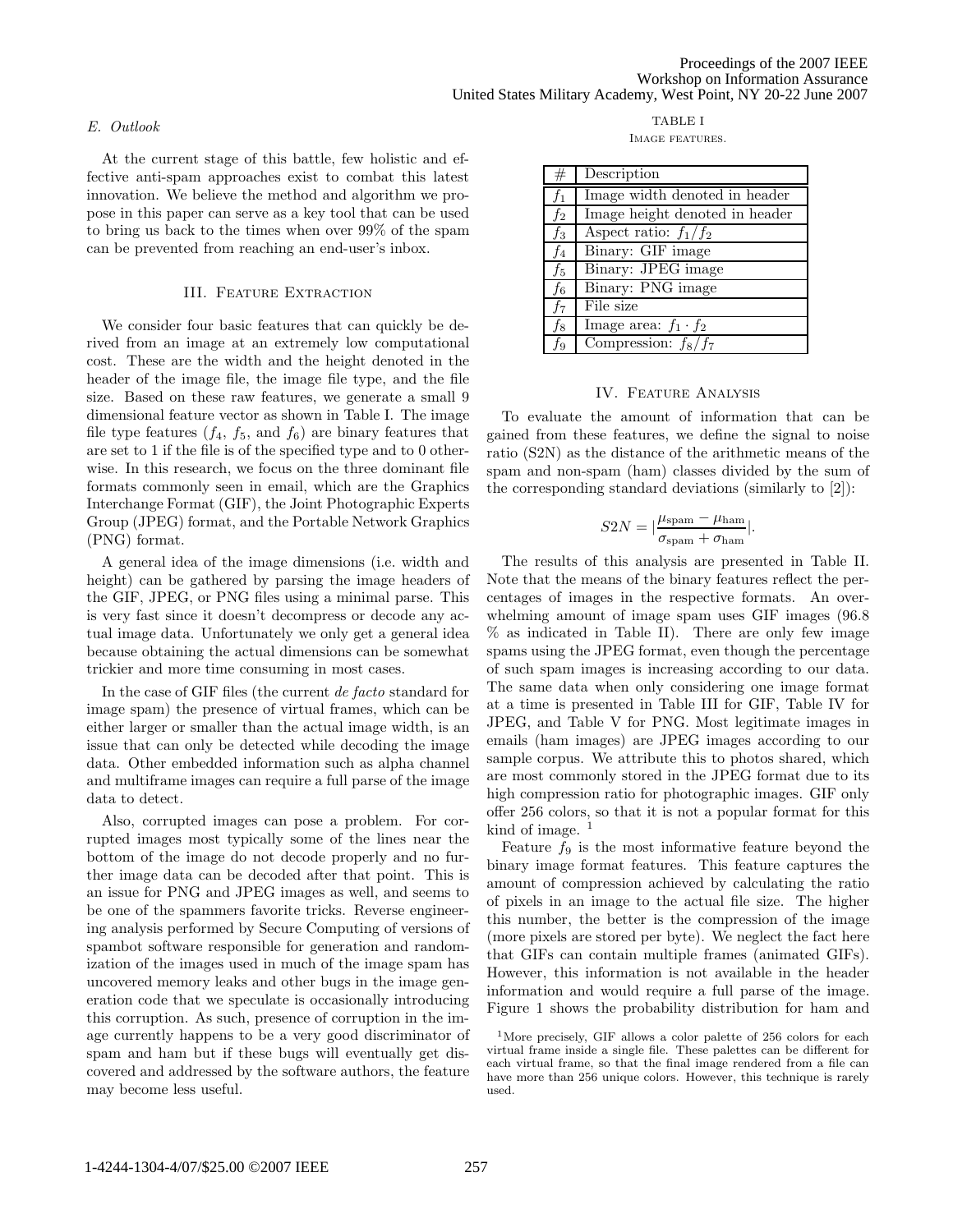#### Proceedings of the 2007 IEEE Workshop on Information Assurance United States Military Academy, West Point, NY 20-22 June 2007

## TABLE II

## FEATURE QUALITY.

| #     | S2N   | $\mu_{\rm spam}$ | $\sigma_{\rm spam}$ | $\mu_{\rm ham}$ | $\sigma_{\rm ham}$ |
|-------|-------|------------------|---------------------|-----------------|--------------------|
| ,f    | 0.007 | 516.100          | 175.940             | 508.893         | 830.512            |
| $f_2$ | 0.045 | 354.951          | 128.957             | 396.522         | 802.890            |
| $f_3$ | 0.024 | 1.770            | 4.522               | 18.083          | 671.160            |
| $f_4$ | 1.032 | 0.968            | 0.176               | 0.309           | 0.462              |
| $f_5$ | 0.992 | 0.029            | 0.168               | 0.664           | 0.472              |
| $f_6$ | 0.110 | 0.003            | 0.054               | 0.027           | 0.161              |
| $f_7$ | 0.240 | 15434.405        | 13470.418           | 150135.290      | 547899.901         |
| $f_8$ | 0.171 | 193329.655       | 106852.331          | 384334.607      | 1013120.941        |
| Ť9    | 0.660 | 16.694           | 10.373              | 4.897           | 7.491              |

## TABLE III

FEATURE QUALITY (GIF ONLY).

| #      | S <sub>2</sub> N | $\mu_{\rm spam}$ | $\sigma_{\rm spam}$ | $\mu_{\rm ham}$ | $\sigma_{\rm ham}$ |
|--------|------------------|------------------|---------------------|-----------------|--------------------|
|        | 0.188            | 519.213          | 176.381             | 257.070         | 1216.534           |
| $f_2\$ | 0.143            | 356.251          | 128.666             | 165.079         | 1208.725           |
| $f_3$  | 0.043            | 1.763            | 4.583               | 53.793          | 1206.121           |
| J7.    | 0.100            | 15269.592        | 13459.129           | 29347.112       | 127587.524         |
| $f_8$  | 0.767            | 195339.565       | 107180.158          | 42098.934       | 92658.873          |
| Ť9     | 0.524            | 16.974           | 10.363              | 5.003           | 12.503             |

## TABLE IV FEATURE QUALITY (JPEG ONLY).

| ₩              | S <sub>2</sub> N | $\mu_{\rm spam}$ | $\sigma_{\rm spam}$ | $\mu_{\rm ham}$ | $\sigma_{\rm ham}$ |
|----------------|------------------|------------------|---------------------|-----------------|--------------------|
|                | 0.289            | 422.083          | 133.165             | 618.413         | 546.647            |
| Τ2             | 0.308            | 305.491          | 129.184             | 496.662         | 491.595            |
| Jз             | 0.004            | 2.050            | 2.005               | 2.123           | 14.980             |
| J <sub>7</sub> | 0.272            | 21601.046        | 12787.328           | 203686.373      | 655880.879         |
| Ĵ8             | 0.323            | 127524.731       | 71339.823           | 539062.478      | 1202866.954        |
| J9             | 0.265            | 6.704            | 3.932               | 4.823           | 3.155              |

|                             | <b>TABLE V</b> |  |
|-----------------------------|----------------|--|
| FEATURE QUALITY (PNG ONLY). |                |  |

| #   | S2N       | $\mu_{\rm spam}$ | $\sigma_{\rm spam}$ | $\mu_{\rm ham}$ | $\sigma_{\rm ham}$ |
|-----|-----------|------------------|---------------------|-----------------|--------------------|
|     | 0.509     | 422.727          | 106.532             | 701.057         | 440.488            |
| Ť2  | 0.255     | 415.818          | 110.554             | 586.075         | 557.189            |
| fз  | 0.303     | 1.060            | 0.329               | 1.582           | 1.392              |
| J7. | 0.625     | 8708.182         | 5418.077            | 216762.736      | 327640.927         |
| J8. | 0.451     | 183087.273       | 81826.020           | 497976.736      | 616840.791         |
| Ť9  | $1.509\,$ | 23.594           | 5.361               | 5.534           | 6.605              |

spam images for this feature (cut off at 30). While the fact that different image formats compress differently well and that most image spam seen on the Internet today is based on GIF images plays into the quality of this feature, it is not the determining factor. Looking at tables III to V, we can see that even among images of the same format there is a noticeable difference in the compression between ham and spam images. In Figure 2, we present the probability density when only considering GIF images. The separation is similar to the one observed in the overall data set. The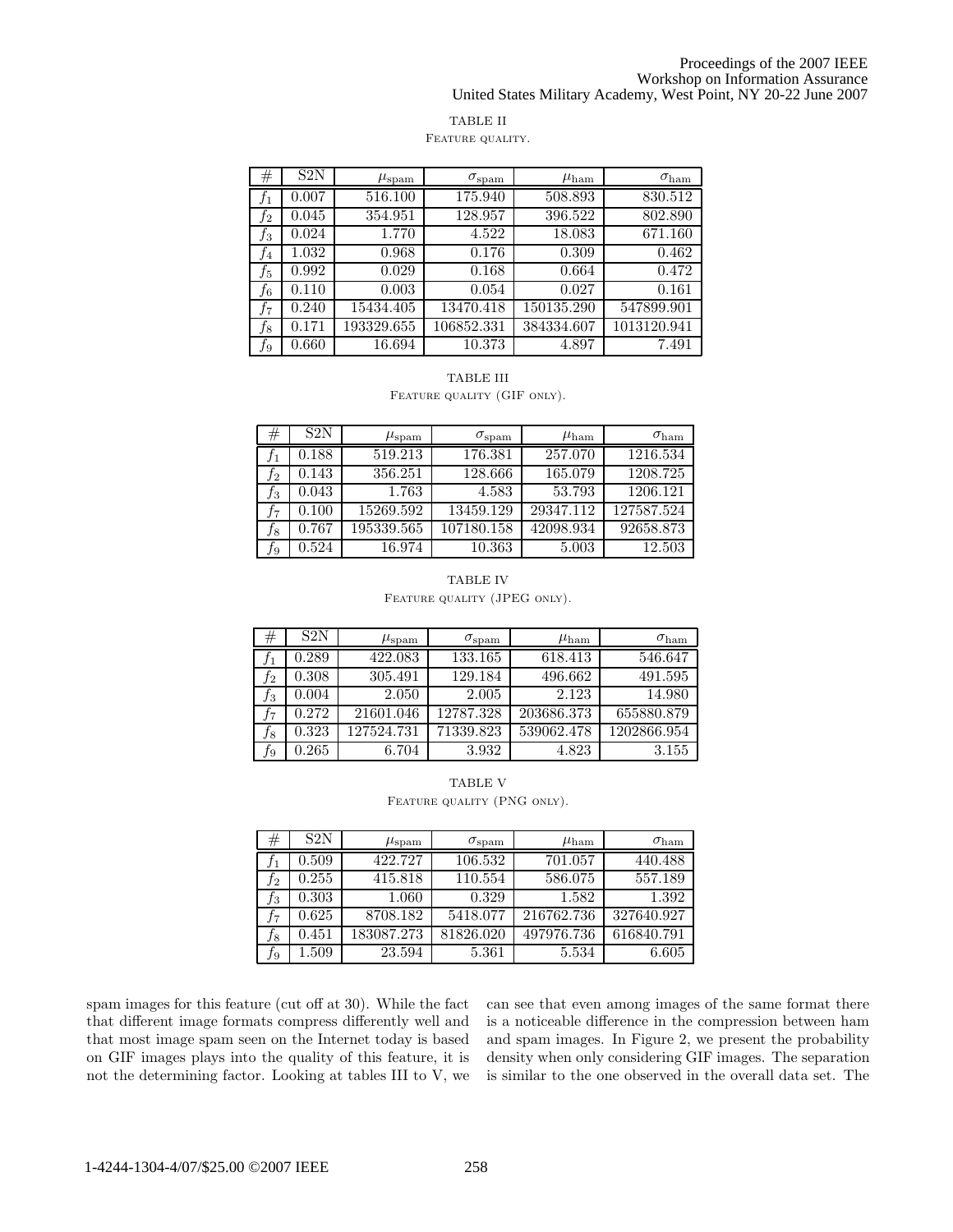

Fig. 1. Probability density for  $f_9$ .

S2N value for  $f_9$  for PNG images is the highest, which is partially due to the very small sample size in the corpus used.

In Figure 3, we show a contour plot of the twodimensional probability distribution in the subspace spanned by  $f_9$  and  $f_1$ . In this plot it can be observed that there are distinct clusters in which ham and spam images fall.

## V. CLASSIFICATION

In one of our previous works, a classification modeling study demonstrates superior performance to identify email servers that send spam messages [3]. It stimulates us to identify spam images with the similar supervised learning idea.

## A. Data Modeling

For classification modeling, we use a corpus of 3711 unique spam images and 1999 unique ham images. Ham images seen in regular email are mostly company logos, photographs, screenshots, and cartoons. The experiments are conducted on a workstation with a Pentium M CPU at 1.73 GHz and 1 GB of memory.

Two popular classification algorithms are used in this study.

• The C4.5 algorithm for building a decision tree [4].

• The SVM algorithm for building a support vector machine [5].

C4.5 decision tree modeling is carried out in Weka, which is available at http://www.cs.waikato.ac.nz/ml/weka/. We use LIBSVM for SVM modeling with the RBF kernel.



Fig. 2. Probability density for  $f_9$  for GIF images only.

TABLE VI CONFUSION MATRIX

|           | Predicted spam | Predicted ham |
|-----------|----------------|---------------|
| Real spam |                |               |
| Real ham  |                |               |

LIBSVM is available at http://www.csie.ntu.edu.tw/ <sup>∼</sup>cjlin/libsvm.

$$
tp_{\text{rate}} = \frac{TP}{TP + FN} \tag{1}
$$

$$
fprate = \frac{FP}{TN + FP}
$$
 (2)

Image spam detection is by nature a cost-sensitive classification task. Table VI defines the confusion matrix. Assume that spam images are positive and ham images are negative, a False Positive (FP) is typically more expensive than a False Negative (FN). In this study, we adapt the classification modeling to this cost-sensitive scenario. The misclassification cost for a FN (denoted as  $fn_{\text{cost}}$ ) is always 1 and we try different values for the misclassification cost for a FP (named  $fp_{\text{cost}}$  thereafter). We conduct a ROC analysis [6] to evaluate the effect of modifying  $fp<sub>cost</sub>$  on classification modeling. Noticing that the task is to catch spam images with high confidence, we are only interested in maximizing  $tp_{\text{rate}}$  defined in (1) with  $fp_{\text{rate}} \leq 1\%$  defined in (2). Hence, the ROC analysis is conducted for a maximum of 20 FPs.

Also note that both  $tp_{\text{rate}}$  and  $fp_{\text{rate}}$  are with respect to images and not email messages. Therefore, considering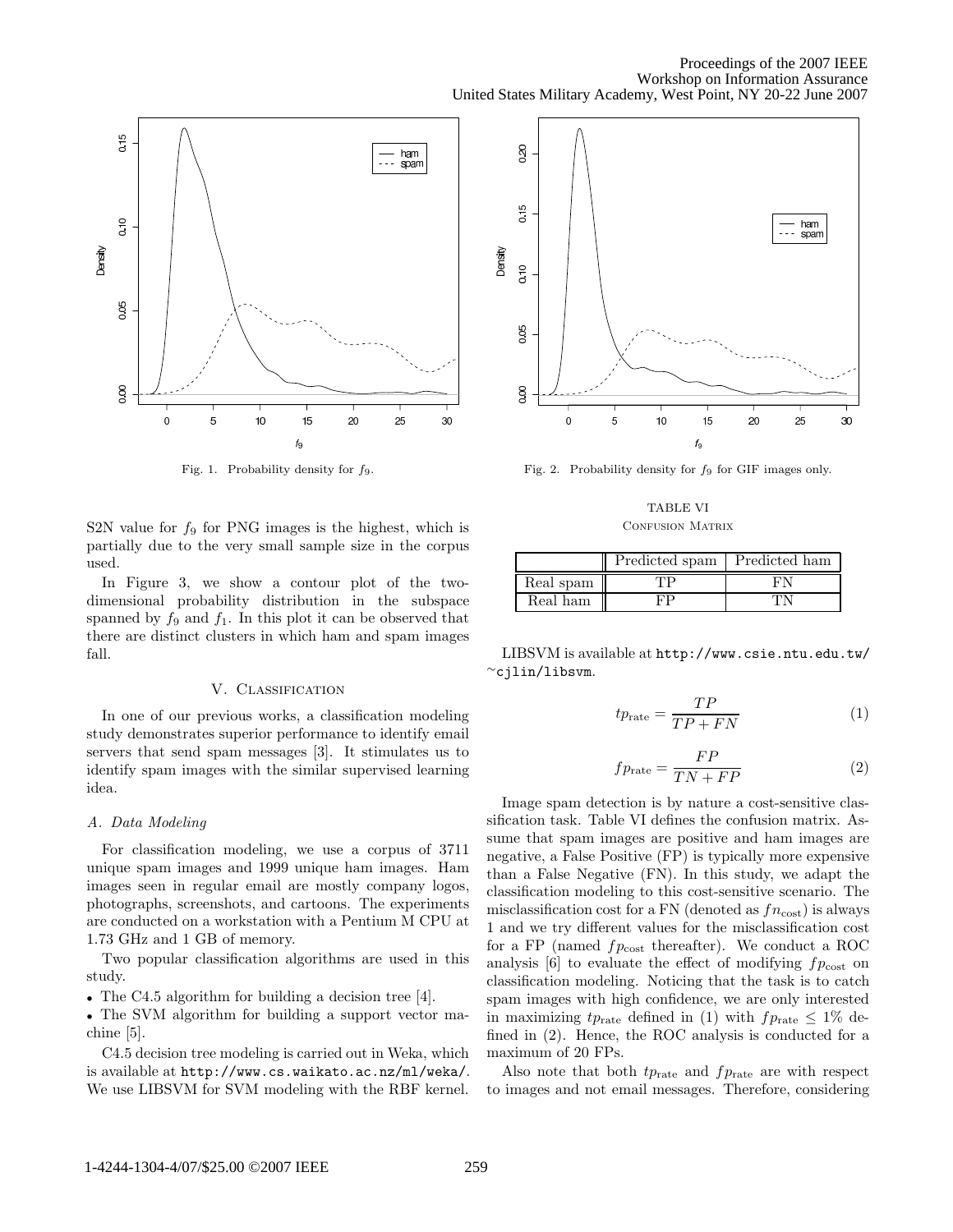ROC analysis for cost-sensitive learning with C4.5





Fig. 4. ROC curves for C4.5 decision trees.

Fig. 3. Contour plot of two-dimensional probability density for  $f_9$ and  $f_1$ .

that only few ham messages contain image attachments, the per-message value for  $fp<sub>rate</sub>$  will be even lower. <sup>2</sup>

To avoid overfitting, a stratified ten-fold cross-validation is used for classification modeling. We randomly split the corpus into 10 subsets with approximate equal size and approximate equal ratio between spam samples and ham samples. In each fold, we combine 9 of the 10 subsets to construct the training dataset. The one remaining dataset is used as the validation dataset. The training dataset is normalized so that the value of each input feature has a mean of  $\mu = 0$  and a standard deviation of  $\sigma = 1$ . The validation dataset is normalized correspondingly. After normalization, a classifier is built on the training dataset and its predictions on the validation dataset are recorded. The validation performance can be calculated from these predictions as the estimate of the generalization performance on future unknown images.

#### B. Result Analysis

Figure 4 shows the results of a ROC analysis of C4.5 decision tree modeling with different  $fp<sub>cost</sub>$  values. The optimal performance is achieved with  $fp<sub>cost</sub> = 80$  as indicated by the observation that it has the largest area under the ROC curve. It performs slightly worse than the decision tree with  $fp_{\text{cost}} = 40$  for  $fp_{\text{rate}} \geq 0.85\%$ . Similarly, it performs slightly worse than the decision tree with  $fp_{\text{cost}} = 240$  for  $fp<sub>rate</sub> \leq 0.13\%$ . However, the  $tp<sub>rate</sub>$  difference is small in these fields. We selected the decision tree with  $fp<sub>cost</sub> = 80$ as the best decision tree model under our constraints.

SVM modeling yields more interesting results as shown in Figure 5. For  $fp_{\text{rate}} \leq 0.20\%$  or  $fp_{\text{rate}} > 0.60\%$ , the best SVM is modeled with  $fp_{\text{cost}} = 16$ . For  $0.20\% < fp_{\text{rate}} \le$ 0.60%, the best SVM is modeled with  $fp<sub>cost</sub> = 64$ . Based on specific requirements, we can select one of these two SVMs.

We compare the optimal classifiers in Figure 6. The three classifiers depicted are the decision tree with  $fp<sub>cost</sub> = 80$ , the SVM with  $fp_{\text{cost}} = 16$  and the SVM with  $fp_{\text{cost}} = 64$ . Both SVMs have a larger area under the ROC curve than the decision tree indicating superior performance. On the three different  $fp<sub>rate</sub>$  levels shown in the figure, at least one of the two SVMs achieves a higher  $tp_{\text{rate}}$  than the decision tree. For example, at the  $0.5\%$   $fp<sub>rate</sub>$  level, the SVM with  $fp_{\text{cost}} = 64$  can catch over 60% of the spam images.

Finally, to compare these fast classifiers to more precise but more computational expensive classifiers, we create SVM models on high-dimensional morphological feature vectors. To generate these expensive feature vectors, images are decoded and their composition is analyzed in the spatial and frequency domains. We compute SVM models for these feature vectors for both  $fp_{\text{cost}} = 16$  and  $fp_{\text{cost}} = 64.$  Both of these SVMs are able to achieve the same performance. Figure 7 compares the performance of these expensive SVMs to the corresponding low-cost SVMs proposed in this paper in terms of  $tp_{\text{rate}}$  under the same  $fp<sub>rate</sub> constraints. For example, these expensive SVMs can$ catch over 95% spams when a 0.5%  $fp<sub>rate</sub>$  is acceptable.

SVM classification on low-cost feature vectors is about 200 times faster than SVM classification on morphological feature vectors. This is mostly due to the image decoding and analysis overhead introduced by the latter.

<sup>2</sup>Also note that most legitimate newsletters that use images use external links for these image and not image attachments.